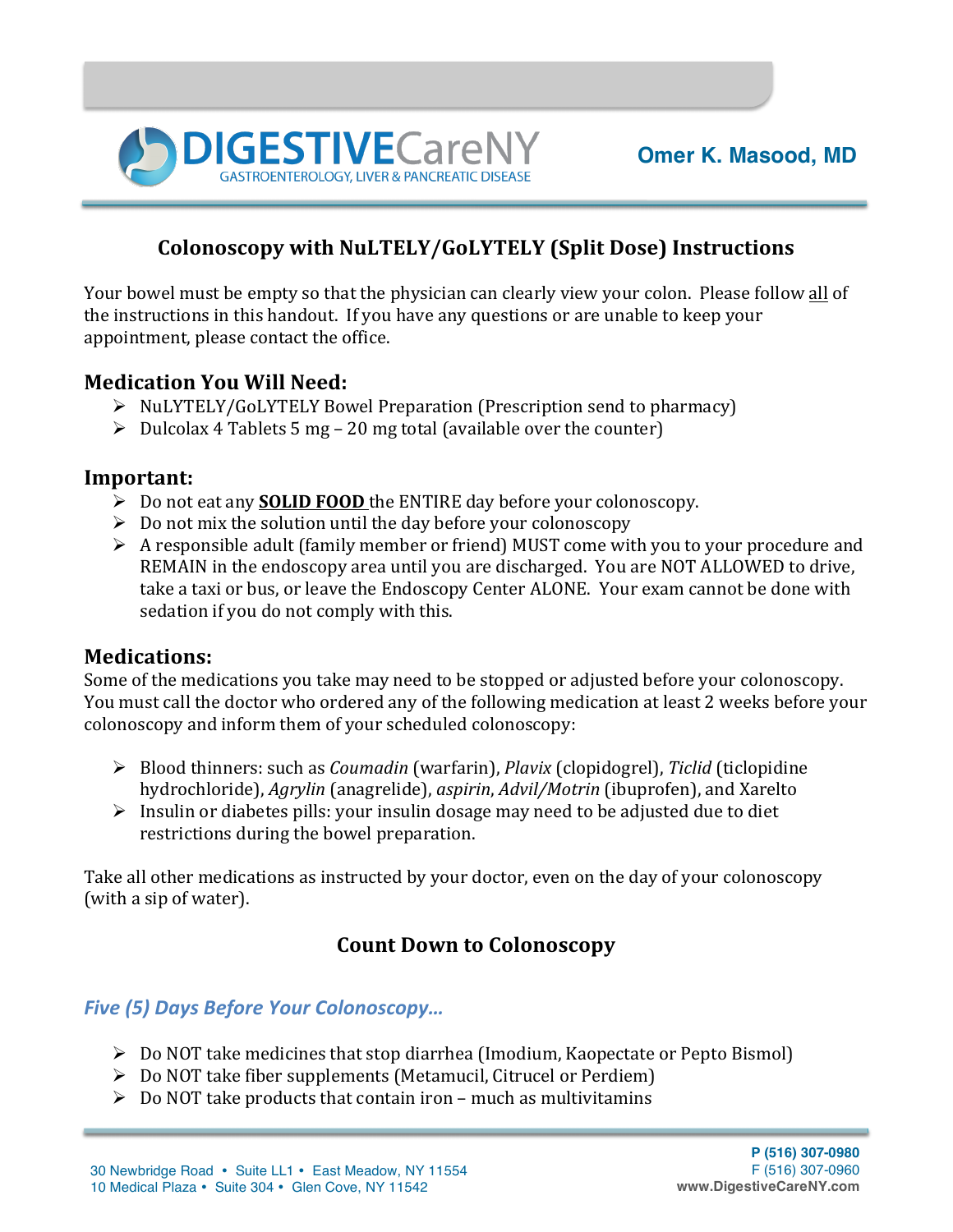$\triangleright$  Do NOT take vitamin E

Buy the prescription bowel preparation solution at your location pharmacy/drugstore

*Three (3) Days Before Your Colonoscopy…*

 $\triangleright$  Do not eat high-fiber foods, such as popcorn, beans, seeds (flax, sunflower, quinoa), multigrain bread, nuts, salad/vegetables, or fresh and dried fruit.

### **One (1) Day Before Your Colonoscopy...**

- $\triangleright$  Only drink clear liquids the **ENTIRE DAY** before your colonoscopy. Do not eat any solid foods. Drink at least 8 ounces of clear liquids every hour after waking up. The clear liquids you can drink include:
- $\checkmark$  water, apple or white grape juice; broth
- $\checkmark$  coffee or tea (without milk or creamer)
- $\checkmark$  clear carbonated beverages such as ginger ale or lemon-lime sode
- $\checkmark$  Gatorade or other sports drinks (not red or blue)
- $\checkmark$  Kool-Aid or other flavored drinks (not red or blue)
- $\checkmark$  Plain Jello or other gelatins (not red or blue) popsicles (not red or blue)
- $\checkmark$  Do not drink alcohol on the day before or the day of the procedure
- $\geq 3:00$  PM: Take all 4 Dulcolax tablets. Chill the prep solution
- $\triangleright$  4:00 PM: Begin drinking 1/2 bottle (64 oz.) NuLYTELY/GoLYTELY prep (one 8 oz. glass every  $10-15$  min.)
	- **COMPLETE ENTIRE PREP** within 2-3 hours
- $\triangleright$  If you experience bloating and/or nausea, slow down (this is normal)
	- Bowel movements may begin about 1 HOUR after the first glass
	- Bowel movements will continue up to 2 HOURS after the last glass

# *DAY OF PROCEDURE:*

- Ø **At \_\_\_\_\_\_\_\_\_\_\_\_\_\_\_\_\_ (6 hours before procedure time):** Drink remaining NuLTely/GoLYTELY prep (one 8 oz. glass every 10-15 min.) **COMPLETE ENTIRE SOLUTION** within 2-4 hours
- $\triangleright$  **Continue clear liquids until and integral (4 hours before your procedure)**



- Ø **DO NOT EAT OR DRINK ANYTHING ELSE\*\*** this includes any sips of water or liquid. This includes gum or candy (You may brush your teeth.)
- $\triangleright$  **Check in** at the location for your procedure
- $\triangleright$  If you take medication for blood pressure, you may take it 2 hours prior to procedure with a sip of water.